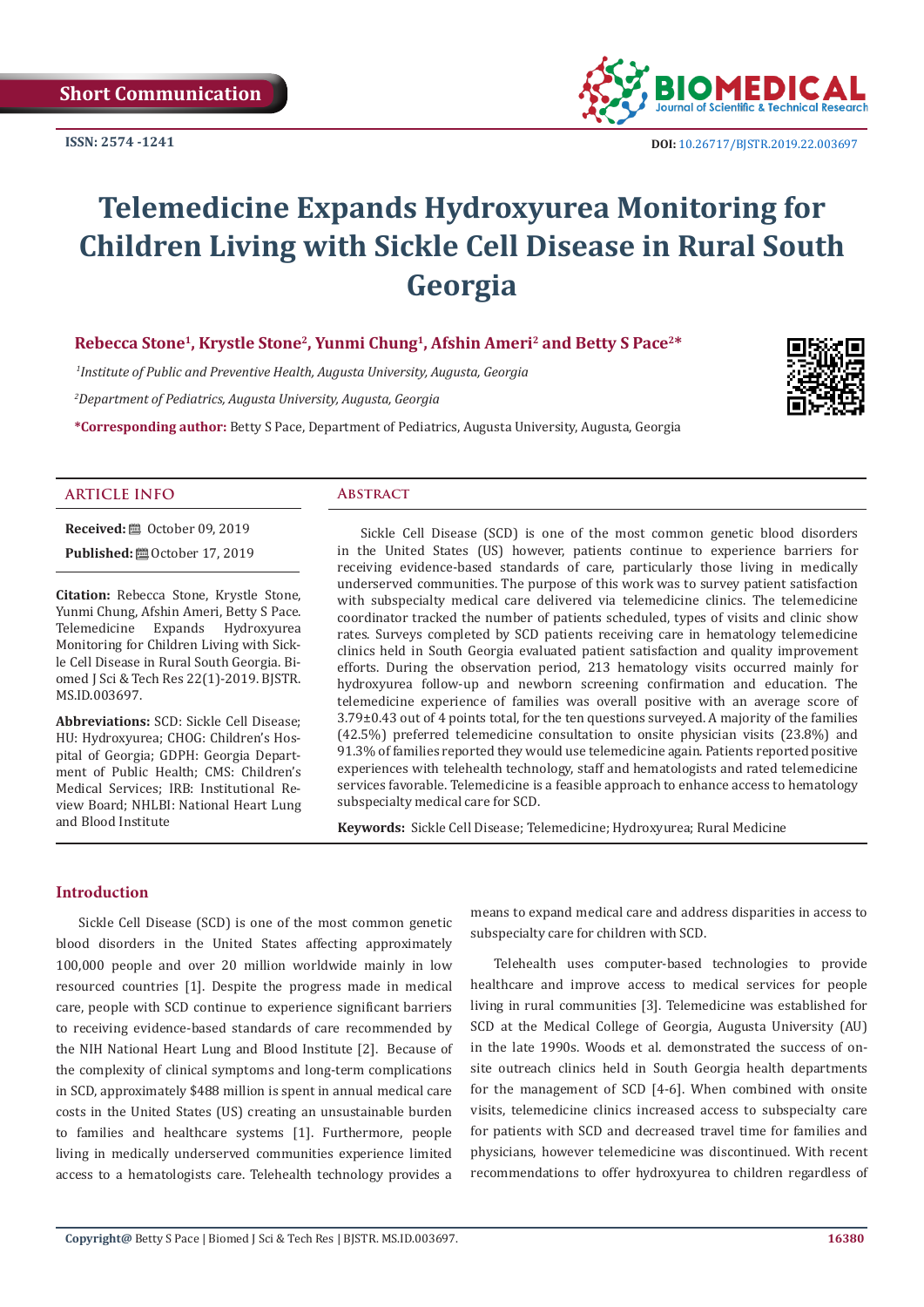disease severity and the large number of SCD patients living in South Georgia serviced ty the AU Pediatric Sickle Cell Program, a need to re-establish access to care through telemedicine clinics was identified.

The main approach to improve medical outcomes for people with SCD has been education and scheduled medical follow-up with primary care providers and referral to hematologists to treat complications such as acute vaso-occlusive episodes, acute chest syndrome and stroke among others [7]. Moreover, diagnosis by newborn screening and initiation of penicillin prophylaxis and pneumococcal vaccination impacted survival [8]. Hydroxyurea (HU) was the first FDA-approved drug for the treatment of adults with SCD [9]. However, precise HU dosing to avoid bone marrow toxicity requires frequent clinic visits to monitor blood counts and evaluate liver function. With the completion of the BABYHUG study demonstrating safety and efficacy of HU in young children, [10] the recommendation to offer HU at 9 months of age2 increased the demand for subspecialty care to manage therapy. A second challenge of long-term HU treatment is adherence to medication regimens. To address this issue, Crosby et al. [11] assessed HU adherence in persons 6-21 years old with SCD. Utilization of a webbased tool proved effective to improve adherence for participants reporting transportation as a barrier to adherence. Furthermore, a high patient satisfaction with telehealth approaches (>90%) was reported during the study period.

The Pediatric Sickle Cell Program at the Children's Hospital of Georgia (CHOG) provides services for over 700 children living in Augusta and rural South Georgia through on-site outreach clinics located in community health departments. The goal of outreach clinics is to expand access to care for children with SCD living in rural communities where hematologists are not available. To meet the increasing needs for HU therapy and newborn screening confirmatory testing, AU established a telehealth partnership with the Georgia Department of Public Health (GDPH). Since 2017, telemedicine clinics established in South Georgia have greatly enhanced access to subspecialty care for the management of HU therapy and genetic education for hemoglobinopathy carriers identified by newborn screening. Herein, we describe our telemedicine program and patient satisfaction with medical care delivered via telehealth technology.

# **Materials and Methods**

# **Clinic Sites and Patient Population**

The AU Pediatric Sickle Cell Program conducts on-site outreach SCD clinics 3-6 times per year depending on patient population, in four South Georgia locations in collaboration with the GDPH and Children's Medical Services (CMS). The Valdosta and Albany clinics serve the largest number of children (Table 1) and therefore onsite clinics convene every two months (six per year). By contrast, clinics in Dublin and Waycross convene three times per year due to a smaller patient population (Table 1).

|                               | <b>Outreach Clinic</b> |               |                 |                 |             |              |  |  |
|-------------------------------|------------------------|---------------|-----------------|-----------------|-------------|--------------|--|--|
|                               | <b>Albany</b>          | <b>Dublin</b> | <b>Valdosta</b> | <b>Waycross</b> | Augusta     | <b>Total</b> |  |  |
|                               | $(N = 201)$            | $(N = 50)$    | $(N = 112)$     | $(N = 40)$      | $(N = 306)$ | $(N = 709)$  |  |  |
|                               | N(%)                   | N(%)          | N(%)            | N(%)            | N(%)        | N(%)         |  |  |
| Sex                           |                        |               |                 |                 |             |              |  |  |
| Male                          | 102 (50.7)             | 29 (58.0)     | 51 (45.5)       | 20(50.0)        | 186 (60.8)  | 388 (54.7)   |  |  |
| Female                        | 99 (49.3)              | 21 (42.0)     | 61 (54.5)       | 20(50.0)        | 120 (39.2)  | 321 (45.3)   |  |  |
| Race                          |                        |               |                 |                 |             |              |  |  |
| African American              | 201 (100.0)            | 50(100.0)     | 112(100.0)      | 40(100.0)       | 304 (99.3)  | 707 (99.7)   |  |  |
| Hispanic                      | 0(0.0)                 | 0(0.0)        | 0(0.0)          | 0(0.0)          | 2(0.7)      | 2(0.3)       |  |  |
| Hemoglobin Genotype           |                        |               |                 |                 |             |              |  |  |
| HbSS                          | 89 (44.3)              | 34 (68.0)     | 81 (72.3)       | 23(57.5)        | 199 (65.0)  | 426(60.1)    |  |  |
| $HbS\beta^{0}$ Thalassemia    | 6(3.0)                 | 0(0.0)        | 1(0.9)          | 1(2.5)          | 4(1.3)      | 12(1.7)      |  |  |
| HbSC                          | 42 (20.9)              | 10(20.0)      | 24 (21.4)       | 7(17.5)         | 71 (23.2)   | 154 (21.7)   |  |  |
| HbSβ <sup>+</sup> Thalassemia | 13(6.5)                | 1(2.0)        | 5(4.5)          | 5(12.5)         | 28(9.2)     | 52(7.3)      |  |  |
| Other SCD                     | 50 (25.4)              | 5(10.0)       | 1(0.9)          | 4(10.0)         | 4(1.3)      | 64(9.1)      |  |  |
| Hydroxyurea                   |                        |               |                 |                 |             |              |  |  |
| Yes                           | 34 (16.9)              | 19 (38.0)     | 24 (21.4)       | 13 (32.5)       | 65 (21.2)   | 155 (21.9)   |  |  |
| No                            | 167 (83.1)             | 31 (62.0)     | 88 (78.6)       | 27 (67.5)       | 241 (78.8)  | 554 (78.1)   |  |  |

**Table 1:** Pediatric sickle cell program demographics.

To compliment onsite visits, telemedicine clinics occur 6-9 times per year in local health departments in South GA. CMS nurses in collaboration with the hematologist establish a monthly schedule

for either onsite or telemedicine clinics. During clinics, after the history of present illness and a review of systems is completed by the hematologist, the CMS nurse completes the physical examination.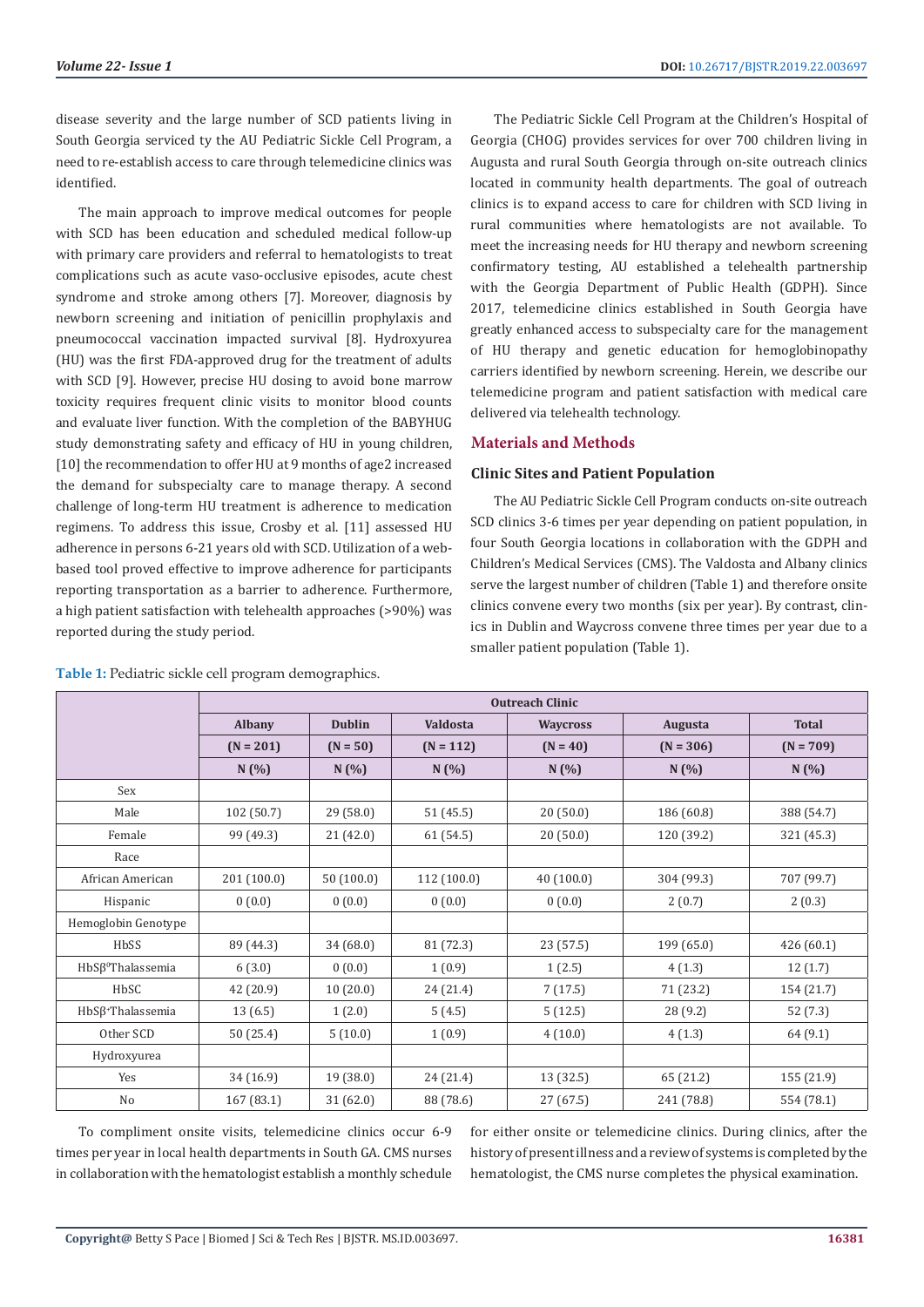# **Services Provided During Telemedicine Clinics**

During clinics, vital signs, weight, height and pulse oximetry followed by a medical history are documented. The physical exam is conducted by the CMS nurse and a treatment plan is discussed by the hematologist via video conferencing. Laboratory tests including complete blood count and differential, reticulocyte count and chemical metabolic panel monitor HU therapy; for newborn screening confirmation of carrier states, a blood sample is sent to the Huisman Reference Laboratory at AU for high performance liquid chromatography and/or DNA analysis. Before leaving the clinic, patients or parents complete a survey on a voluntary basis to monitor satisfaction with services and quality improvement efforts.

# **Telemedicine Survey**

The Institutional Review Board (IRB) at AU declared the survey data exempt non-human research. The surveys were de-identified and assigned an anonymous identification number. Survey questions include satisfaction with the length of time to get an appointment, length of time waiting in the office and the visual and voice quality of equipment. Additional items assessed satisfaction with time spent with the specialist, explanation of treatment by the specialist and how well the staff answered questions about the equipment. Finally, families rated courtesy, respect, sensitivity and friendliness of the specialist, how well the telehealth staff respected privacy, and overall treatment experience with telehealth. Possible answers for each question included poor, good, very good and excellent that converted to a numerical score of one (poor), two (good), three (very good), and four (excellent). Participants also responded to questions about whether they preferred telemedicine consultation or physician onsite visits. Lastly, patients were asked if they would use telehealth again or recommend to another person. Questions left blank were grouped in the "not answered" category.

## **Statistical Analysis**

Descriptive statistics summarized the demographic and survey data by means and standard deviations. One-way ANOVA examined differences in patient response to satisfaction questions by telemedicine clinic location. Statistical significance was assessed at α = 0.05. All analyses performed using IBM SPSS Statistics for Windows, Version 25.0.

| <b>Table 3:</b> Telemedicine surveys completed by clinic location. |               |                        |                 |                 |              |  |  |
|--------------------------------------------------------------------|---------------|------------------------|-----------------|-----------------|--------------|--|--|
|                                                                    |               | <b>Outreach Clinic</b> |                 |                 |              |  |  |
|                                                                    | <b>Albany</b> | <b>Dublin</b>          | <b>Valdosta</b> | <b>Waycross</b> | <b>Total</b> |  |  |
|                                                                    | $(N = 35)$    | $(N = 22)$             | $(N = 21)$      | $(N = 21)$      | $(N = 99)$   |  |  |
|                                                                    | N(%)          | N(%)                   | N(%)            | N(%)            | N(%)         |  |  |
| Sex                                                                |               |                        |                 |                 |              |  |  |
| Male                                                               | 15(42.9)      | 10(45.5)               | 10(47.6)        | 11 (52.4)       | 46(46.5)     |  |  |
| Female                                                             | 18 (51.4)     | 9(40.9)                | 10(47.6)        | 7(33.3)         | 44 (44.4)    |  |  |
| Not answered                                                       | 2(5.7)        | 3(13.6)                | 1(4.8)          | 3(14.3)         | 9(9.1)       |  |  |
| Used telemedicine before                                           |               |                        |                 |                 |              |  |  |
| Yes                                                                | 9(25.7)       | 12(54.5)               | 4(19.0)         | 16(76.2)        | 41(41.4)     |  |  |

**Table 3:** Telemedicine surveys completed by clinic location.

# **Results and Observations**

## **Pediatric Sickle Cell Program Demographics**

The AU Pediatric Sickle Cell Program provides services for over 700 children in five major locations (Table 1). The Children's Hospital of Georgia at AU serves 306 children; in South Georgia the number of children in each onsite outreach clinic are 201 children in Albany, 112 children in Valdosta, 50 in Dublin, and 40 in Waycross. The types of SCD in our population include 61.8% sickle cell anemia (HbSS and HbSβ0-Thalassemia), 21.7% HbSC and 7.3% HbSβ+- Thalassemia. The population in the program is predominately African American (99.7%), 54.7% are male and within the children enrolled, 21.9% are using HU.

# **Telemedicine Clinics Provide Increased Access To Subspecialty Care In Rural Communities**

Since the release of the National Heart Lung and Blood Institute (NHLBI) recommended standards of care, AU offers HU therapy to children at 9 months of age, to expand subspecialty follow-up, four telemedicine clinic sites were established in Valdosta, Albany, Dublin and Waycross, GA. Approximately 213 patients received services via telemedicine in South Georgia between February 2016 and November 2017 compared to 819 patient visits to onsite outreach clinics after referrals from local primary care providers. This time period was chosen to evaluate the effectiveness of our telemedicine program. The majority of visits were for HU follow-up (61.5%) and confirmation of newborn screening findings of Bart's hemoglobin or sickle cell trait (23%). The remaining visits were for other general hematology follow up (Table 2).

|                                | <b>Clinic Location</b> |               |                                    |           |  |
|--------------------------------|------------------------|---------------|------------------------------------|-----------|--|
|                                | <b>Albany</b>          | <b>Dublin</b> | <b>Valdosta</b><br><b>Waycross</b> |           |  |
| HU follow up                   | 17                     | 45            | 29                                 | 40        |  |
| Newborn screening<br>follow up | 19                     | 3             | 24                                 | 3         |  |
| Other reason                   | $\mathbf{0}$           | 7             | 12                                 | 14        |  |
| Total visits (%)               | 36 (15.5)              | 55 (25.8)     | 65 (30.5)                          | 57 (62.7) |  |

**Table 2:** Summary of telemedicine services delivered.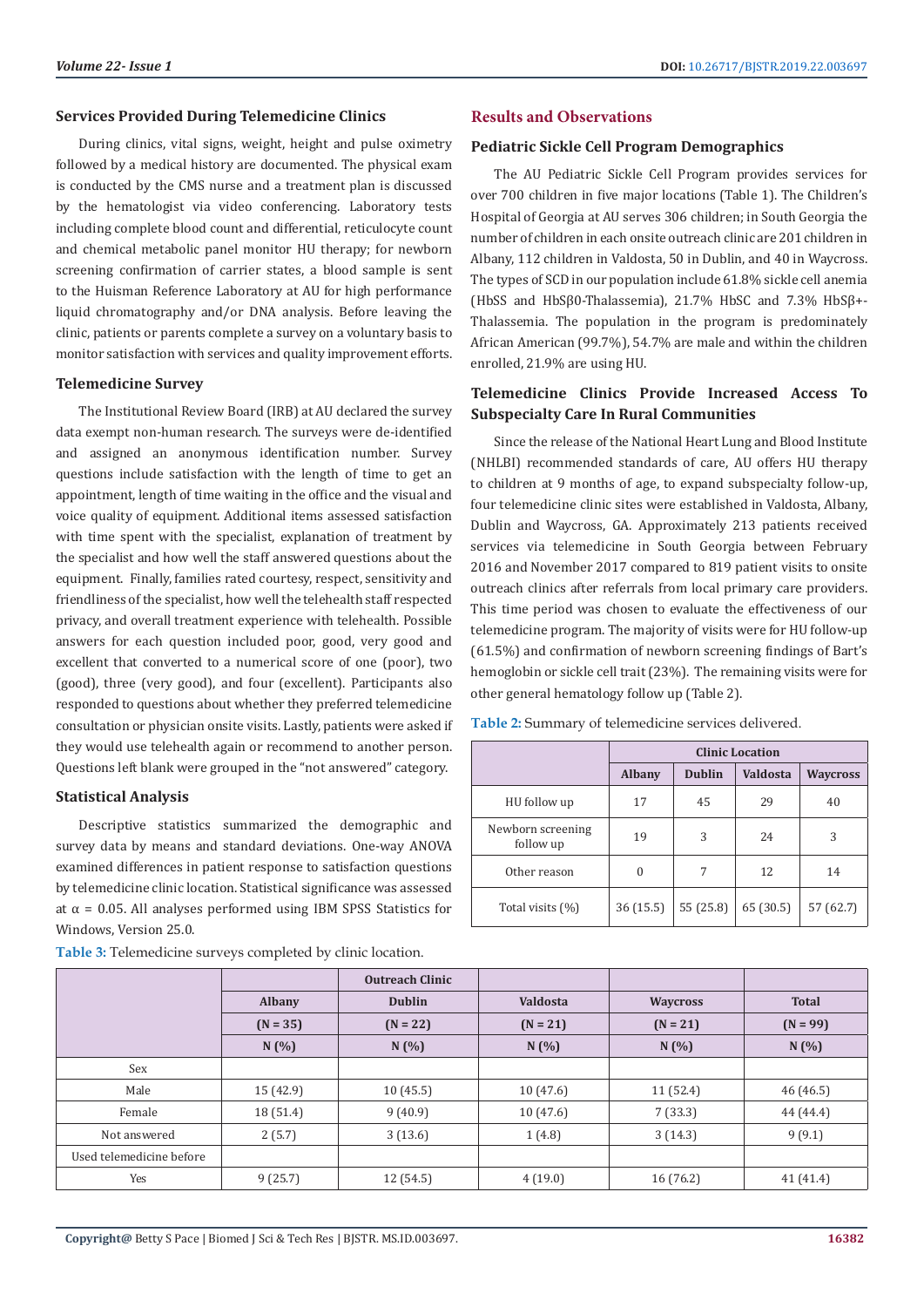| No                   | (60.0)<br>$\sim$<br><u>_</u> | 7(31.8) | $4 - 6 - 4$<br>1.4<br>ᅩ | 5 (23.8) | 48 (48.5) |
|----------------------|------------------------------|---------|-------------------------|----------|-----------|
| Not<br>answered<br>. | $\sim$<br>14.3<br>____       | (13.6)  | (95<br>ن. ر<br><u>.</u> | (0.0)    | 10(10.1)  |

Since establishment of telemedicine, 213 out of 317 patients scheduled (67% show rate) received services across the four clinics. The CMS nurses at the four telemedicine sites collected survey data from 99 patients (46.75%) immediately after clinic visits. Data

distribution among the population included 46.5% male, 44.4% female and <20 years old; the majority of participants (48.5%) were first time users of telemedicine services (Table 3).

# **Telemedicine Services Rated Favorably By Families**

**Table 4:** Summary of family views of telemedicine experience by clinic.

|                                                                                     | <b>Outreach Clinic</b> |                 |                 |                 |                 |          |
|-------------------------------------------------------------------------------------|------------------------|-----------------|-----------------|-----------------|-----------------|----------|
|                                                                                     | <b>Albany</b>          | <b>Dublin</b>   | <b>Valdosta</b> | <b>Waycross</b> | <b>Total</b>    |          |
|                                                                                     | $(N = 35)$             | $(N = 22)$      | $(N = 21)^{a}$  | $(N = 21)$      | $(N = 99)^{b}$  | p-valuec |
| 1. The length of time to get appointment                                            | $3.57 \pm 0.56$        | $3.55 \pm 0.51$ | $3.90 \pm 0.30$ | $3.76 \pm 0.54$ | $3.68 \pm 0.54$ | 0.017    |
| 2. The length of time waiting in the office                                         | $3.63 \pm 0.49$        | $3.50 \pm 0.60$ | $3.95 \pm 0.22$ | $3.86 \pm 0.48$ | $3.72 \pm 0.50$ | 0.003    |
| 3. The voice quality of the equipment                                               | $3.74 \pm 0.44$        | $3.64 \pm 0.49$ | $3.95 \pm 0.22$ | $3.90 \pm 0.30$ | $3.80 \pm 0.40$ | 0.009    |
| 4. The visual quality of the equipment                                              | $3.80 \pm 0.41$        | $3.59 \pm 0.50$ | $3.90 \pm 0.30$ | $3.95 \pm 0.22$ | $3.81 \pm 0.40$ | 0.001    |
| 5. The length of time with the specialist                                           | $3.80 \pm 0.41$        | $3.59 \pm 0.50$ | $3.95 \pm 0.22$ | $3.90 \pm 0.30$ | $3.81 \pm 0.40$ | 0.006    |
| 6. The explanation of time with the specialist                                      | $3.86 \pm 0.36$        | $3.64 \pm 0.49$ | $3.95 \pm 0.22$ | $3.86 \pm 0.48$ | $3.83 \pm 0.41$ | 0.081    |
| 7. How well the staff here answered your questions about<br>the equipment           | $3.77 \pm 0.43$        | $3.64 \pm 0.49$ | $3.95 \pm 0.22$ | $3.86 \pm 0.48$ | $3.80 \pm 0.48$ | 0.011    |
| 8. The courtesy, respect, sensitivity and friendliness of the<br>specialist you saw | $3.83 \pm 0.38$        | $3.73 \pm 0.46$ | $3.95 \pm 0.22$ | $3.90 \pm 0.30$ | $3.85 \pm 0.36$ | 0.126    |
| 9. How well the telehealth staff respected your privacy                             | $3.80 \pm 0.41$        | $3.59 \pm 0.50$ | $3.95 \pm 0.22$ | $3.90 \pm 0.30$ | $3.81 \pm 0.40$ | 0.002    |
| 10. Your overall treatment experience with telehealth                               | $3.82 \pm 0.39$        | $3.50 \pm 0.60$ | $3.95 \pm 0.22$ | $3.90 \pm 0.30$ | $3.79 \pm 0.43$ | < 0.001  |

Note: Items scored on a four-point scale ranging from poor to excellent, with higher scores indicating greater satisfaction levels.

a Sample size N=20 for items 6-10.

b Sample size N=98 for items 6-10.

c p-values represent the ANOVA for between group differences in mean scores.

Telemedicine experiences of patients was overall positive for the ten survey items. The lowest scored item was "the length of time to get an appointment," which rated 3.68±0.54 out of 4.0 points total and scores were highest in the Valdosta clinic (Table 4). The mean satisfaction scores varied significantly by outreach clinic

on 8 out of 10 questions with the lowest scores occurring in Dublin and the highest in the Valdosta telemedicine clinic. Total mean scores ranged from 3.68±0.54 to 3.85±0.36 for all clinics during the evaluation period.

## **Telemedicine Visit Preferred By A Significant Number of Families**



**Figure 1A:** Families responded whether they prefer a telemedicine consultation or physician onsite visits. Shown in the bar graph is preferences for access to subspecialty care. Some individuals did not answer the question (gray).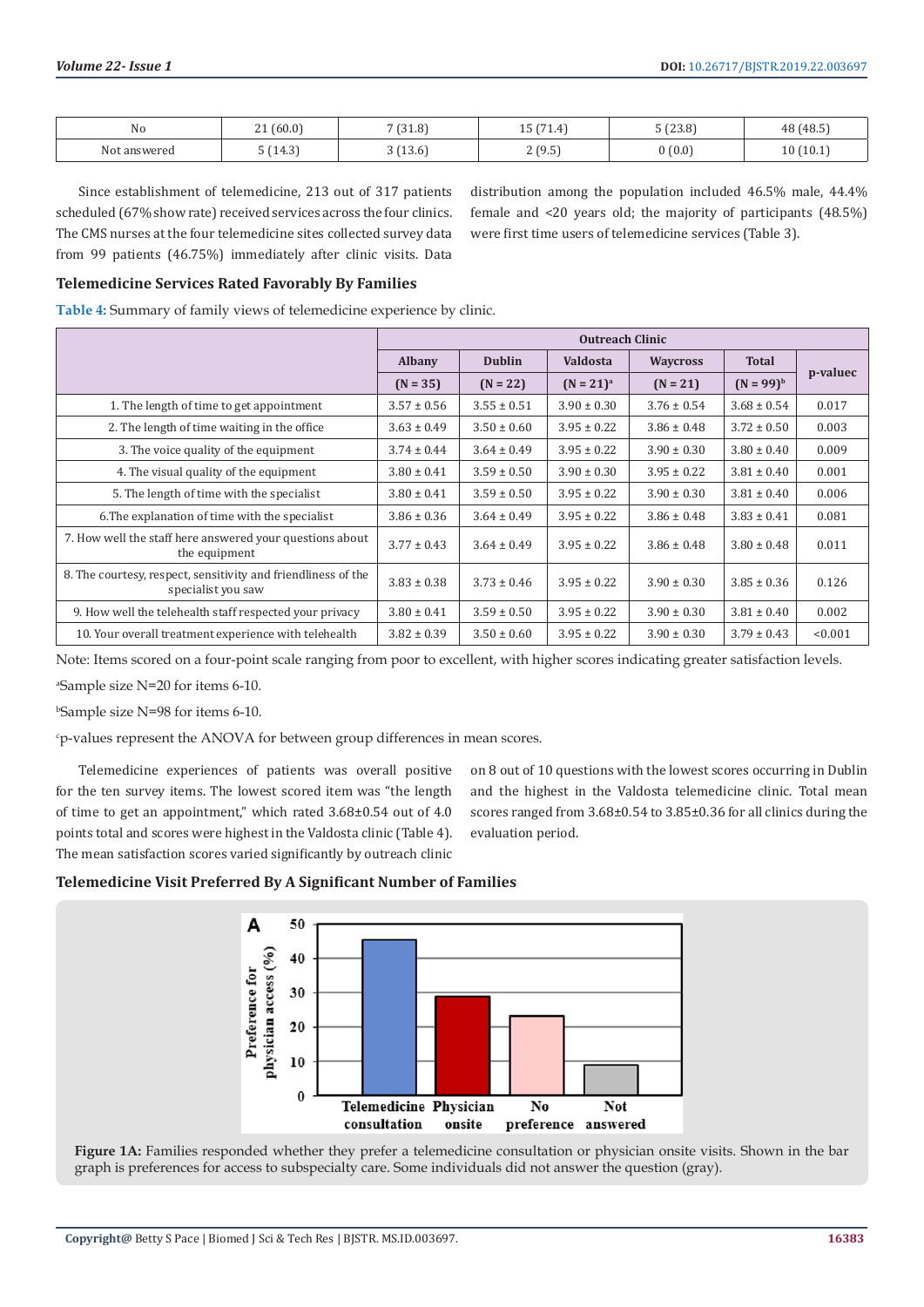To gain insights into preferences of families for medical services, a question was asked regarding preference for how medical services were delivered. We observed 45.5% preferred telemedicine care by telemedicine compared to 23.8% preferring to see the hematologist in onsite clinics (Figure 1A); of note, 22.5% of families indicated no preference. Overwhelmingly, 91.3% of patients reported they would use telemedicine again and would recommend telemedicine to another person (88.8%) (Figures 1B & 1C).



**Figure 1B:** Participants answered yes (blue) or no (red) to the questions whether they would use telemedicine again. Some individuals did not answer the question (gray).



Figure 1C: Participants answered yes (blue) or no (red) to whether they would recommend telemedicine visits to others. We observed 6-9% of families did not answer these three questions.

# **Discussion**

The majority of families reported a positive experience with telehealth technology or had no preference for onsite clinics as first time users of this service. The shorter wait times and length of time spent with the hematologist rated highly. In general, longer wait times were experienced in onsite clinics due to the large number of patients scheduled per clinic. The results suggest that

although some families prefer a physician onsite visit, the majority would use telemedicine again and recommend to another person. Consistently, surveys rated highest in Valdosta, GA and may reflect the longest experience and the same CMS nurse for both onsite and telemedicine clinics.

When establishing the telemedicine program at AU, one concern was clinic acceptance of services via video conferencing and potential for low attendance. However, show rates for telemedicine and onsite clinic visits were comparable. Also, access to care increased by 50-75% based on the number of hematology onsite clinics offered without increasing the travel time required to conduct additional clinics in South Georgia. Telemedicine clinics increased our ability to initiate and monitor safety of HU therapy; however, additional physician clinical effort was required.

One survey item related to the length of time required to schedule an appointment for telemedicine consultation. Our findings suggest monthly access for hematology services through either onsite or telemedicine clinics are not meeting the needs of patients in South GA, but limited faculty prohibited expanding services further. To meet this need will require greater funding for CMS nurses, physician time and a dedicated telemedicine coordinator to schedule and operate additional clinics.

Additional studies have shown a positive impact on patient's experiences supporting the use of telemedicine for medical care to monitor complex diseases [3-12]. The rapid increase in telemedicine technology has been successful for the management of acute infectious diseases, human immunodeficiency virus, chronic hepatitis C and active pulmonary tuberculosis in rural populations [13]. As in other specialty areas, there is a shortage of infectious disease physicians particularly in rural areas and smaller hospitals [14]. In 2019, the Infectious Disease Society of America endorsed the use of telehealth clinics as a way to embrace change in the way healthcare is delivered and also for medical education [14,15]. In a study conducted by Young, et al., telemedicine clinics conducted by specialists were used in a correctional population to manage human immunodeficiency virus and resulted in significantly greater viral suppression and higher CD4 T-lymphocytes counts [16]. Telehealth programs have also improved viral suppression in human immunodeficiency virus clinics among several Veterans Affairs health programs in the United States [17]. Moreover, telehealth technology has been used as a tool for implementing antimicrobial stewardship programs in consultation with pediatric physicians to improve antibiotic usage and subsequently reducing cost and decreasing the incidence of multidrug-resistant organisms and infections [18,19].

#### **Study Limitations**

Since our patient population was under age 21 years, parents and/or caregivers provided feedback and it is unclear if these outcomes would differ in an adult population. There was no selection